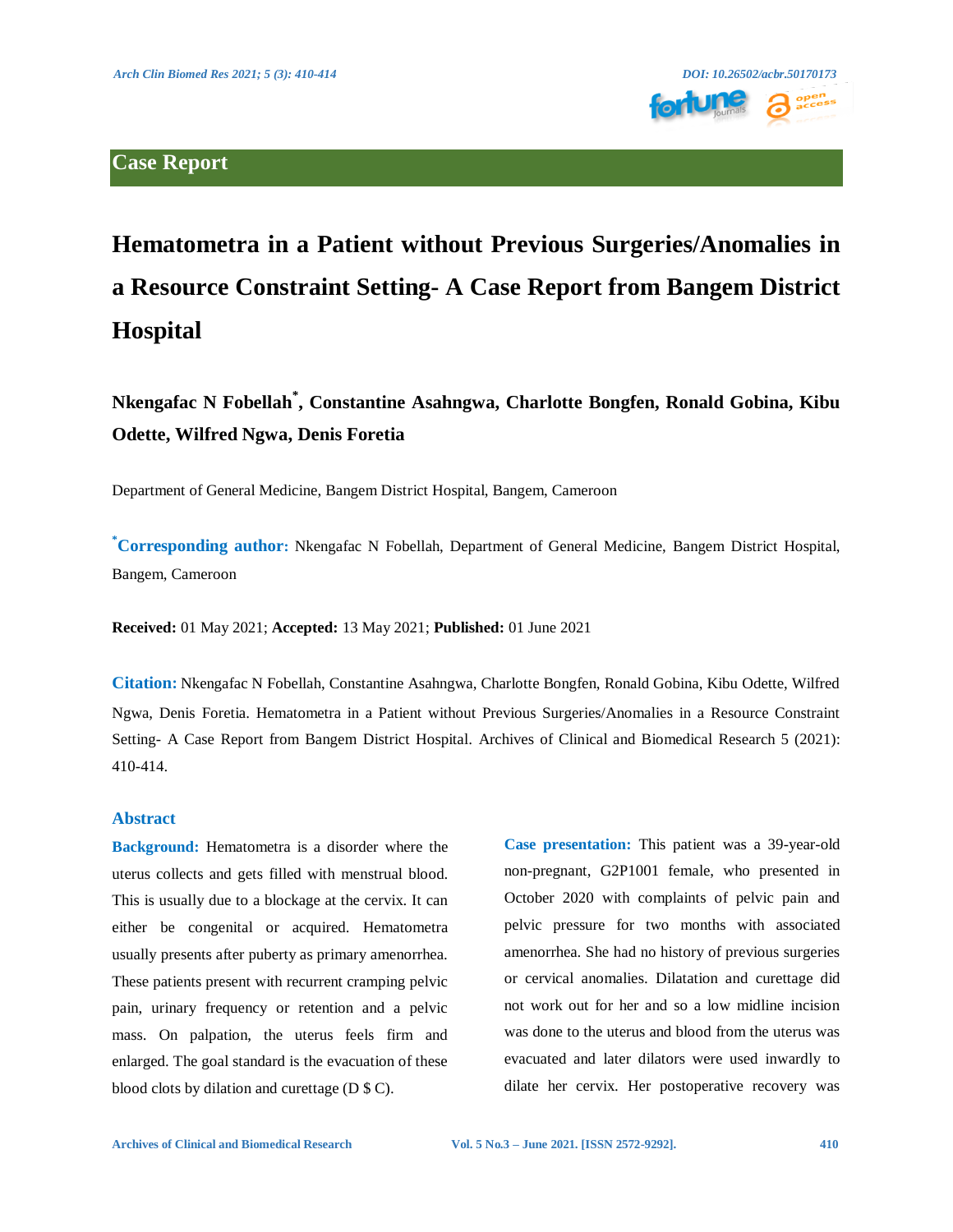good and menses resumed immediately the month after till date.

**Conclusion:** Once diagnosed of hematometra, there is immediate is need to evacuate the blood clots. Cervical stenosis is the most common cause of hematometra in patients with no history of previous surgeries or anomalies.

**Keywords:** Hematometra; Dilatation and curettage; Amenorrhea; Pelvic pain

#### **1. Background**

Hematometra or hematometra is a disorder in which the uterus filled with menstrual blood [1]. It could be congenital or acquired. Congenitally, it could be due to abnormalities in the cervix or uterus while the acquired type is usually due to processes that cause obstruction of the cervical canal [2]. An example of a congenital defect is cervical atresia while hematometra can be acquired through cervical or uterine procedures like uterine ablation or doing cone biopsy of the cervix [3]. Hematometra usually presents after puberty as primary amenorrhea as there is is usually no passage for menstrual blood. These patients present with recurrent cramping pelvic pain, urinary frequency or retention and a pelvic mass [4]. On palpation, the uterus feels firm and enlarged and management is usually by dilatation and curettage [5].

#### **2. Case Presentation**

This patient was a 39-year-old non-pregnant, G2P1001 female, who presented in October 2020 with complaints of pelvic pain and pelvic pressure for two months with associated amenorrhea. The pain radiated to her back, no relieving factors, it was excruciating and the patient reported that her last menstrual period (LMP) was in 2019. She has a history of one normal spontaneous vaginal delivery (NSVD), no history of STI's and no significant medical history. She had no history of previous surgeries. Menarche was at 13 years and her cycles were regular and occurred every 30 days. She had never used any family planning method. On examination, both lower quadrants were very tender to light and deep palpation and there was rebound tenderness. Pelvic exam showed complete occlusion of the cervical canal as well as palpable, boggy uterus. There was a high clinical suspicion for hematometra as the cause of her symptoms and the patient was scheduled for Dilatation and Curettage (D&C) with ultrasound guided placement of a lacrimal probe for management of cervical stenosis, hematometra and hematocolpos and possible laparotomy if dilatation of the cervix fails. Prior to surgery the patient received Misoprostol (Cytotec) 25 microgram vaginally. Perioperative pelvic exam revealed an anteverted uterus (14 weeks size), nonpalpable ovaries and adnexa, stenotic closed cervical os, and no active bleeding at the time of examination. Under direct Trans abdominal ultrasound guidance, a dilator was inserted into the stenotic cervical oz and the cervical canal was visualized by sonogram. Serial cervical dilation was tried using cervical dilators to no avail. A low midline incision was done from skin to uterus and blood clots evacuated from the uterus. Cervical dilators were now inserted from inside the uterus and this time the cervix became dilated. Thereafter, the uterus was sutured and other abdominal layers in planes till the skin. The patient had uncomplicated postoperative course and full recovery with resumption of menses in the month following the procedure (Figure 1).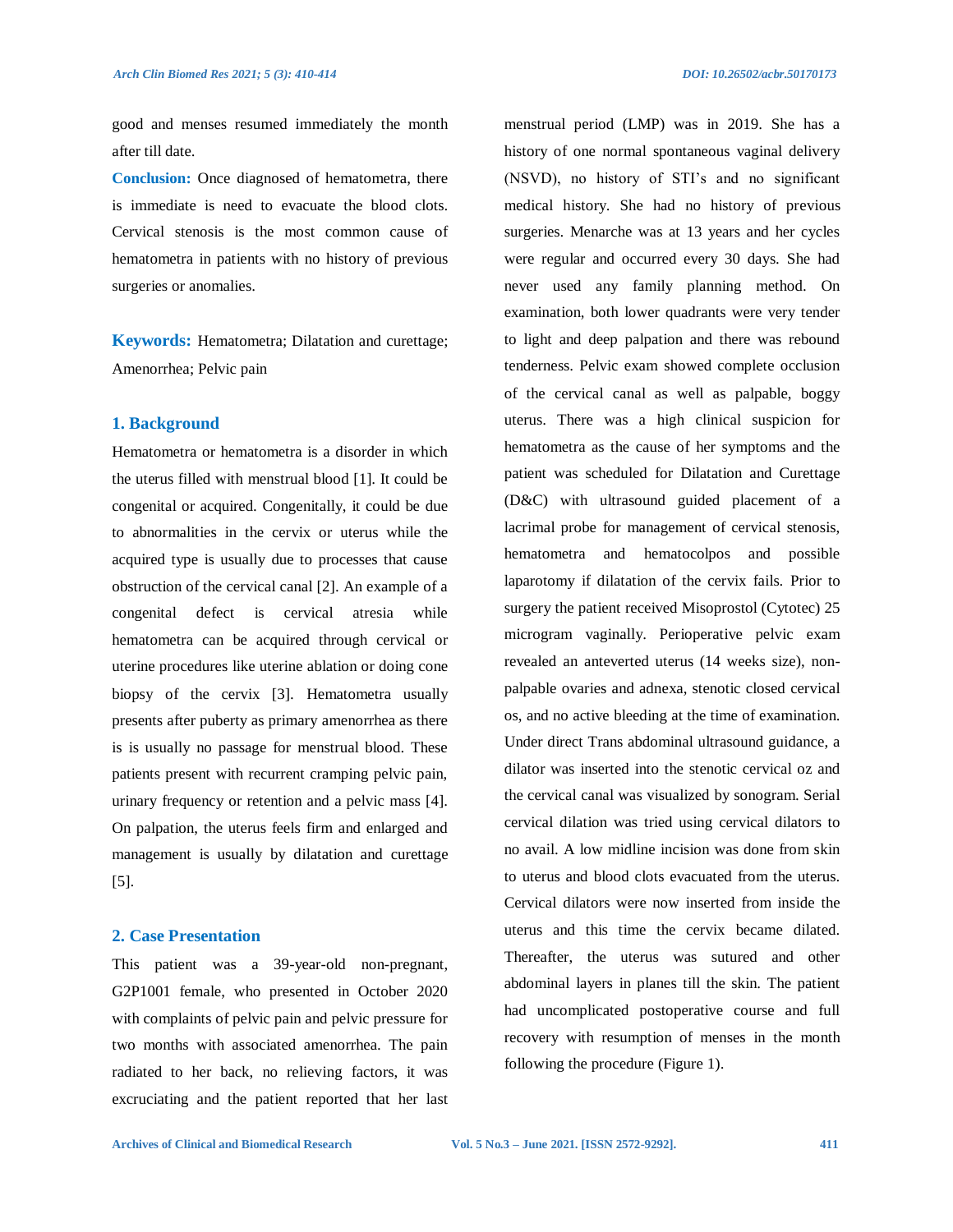

**Figure 1:** Pre-operative setup low midline incision for Hematometra

# **3. Discussion**

Hematometra is the collection and filling of the uterus with menstrual blood. It could be congenital or acquired [1]. It still stands out as a challenging abdominal pain to diagnose. Hematocolpos is a general term for a medical condition in which the vagina is pooled with menstrual blood. Hematocolpos can be caused by a combination of menstruation with an imperforate hymen, and can be seen in Robinow Syndrome, uterus didelphys, and other vaginal anomalies [6]. The diagnosis for hematometra could be difficult in patients without anomalies or history of previous surgery or gynecological procedures. One case of hematometra was reported with a previous cervical cone biopsy and loop electrosurgical excision procedure [7].

Hematometra most commonly presents with amenorrhea, pelvic pain with or without urinary symptoms. A good pelvic exam and ultrasound is very useful to aid your diagnosis [8]. Management of hematometra involves dilatation of the cervix to drain the blood using lacrimal or Hegars dilators [9]. This is done by ultrasound guidance. This was a limitation in this our rural setting and explains the reasons why despite all attempts, the cervix did not dilate and a low midline incision was done to the uterus before the cervix was dilated from inside. There's therefore the need for more studies to be done on the predisposing factors leading to hematometra and eventual different methods in the management of hematometra.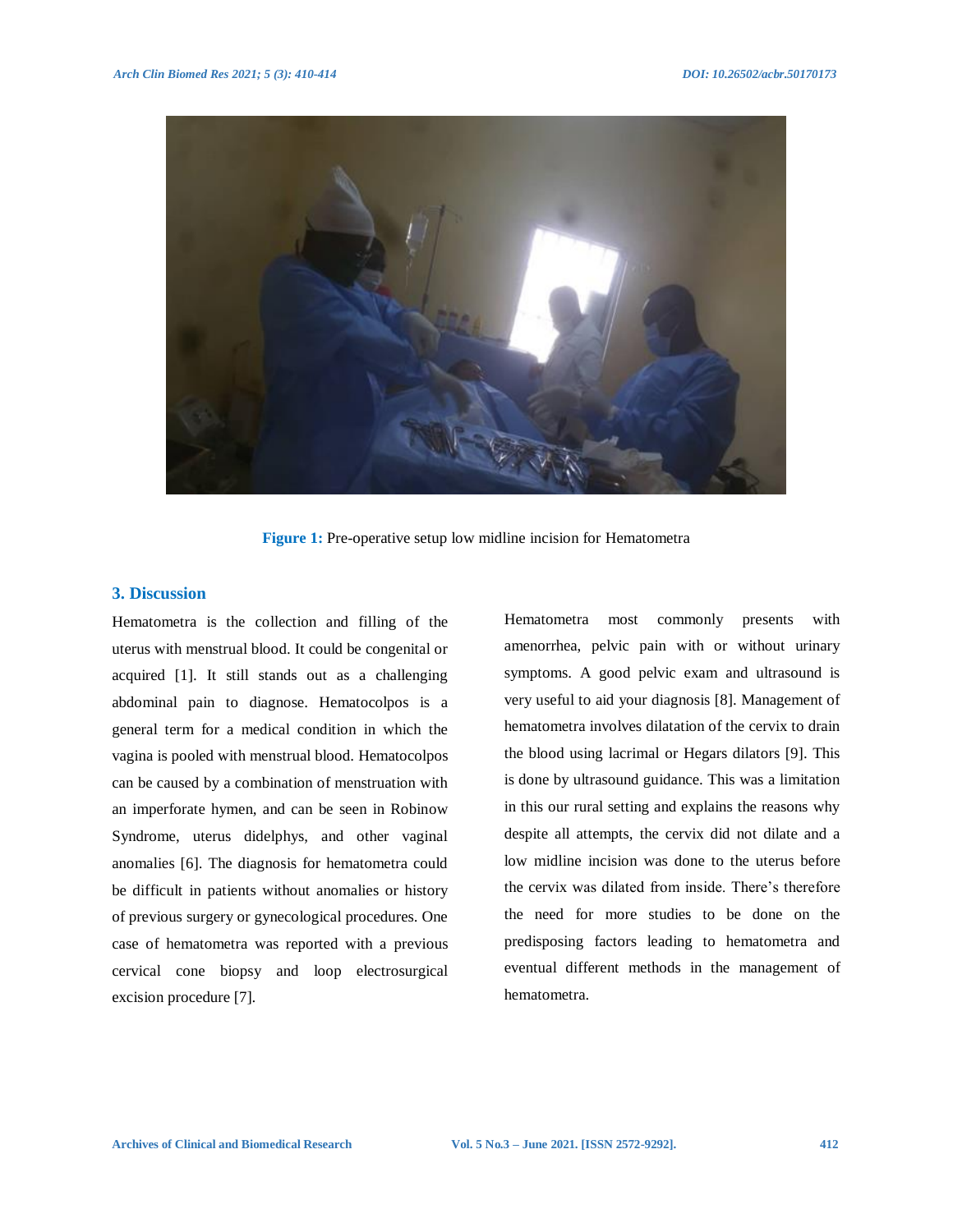

**Figure 2:** Distended painful abdomen for patient with hematometra

# **4. Conclusion**

The diagnosis of hematometra is difficult in patients without previous surgery or any anomalies. Whenever any patient presents with pelvic pain and amenorrhoea, hematometra should be a differential diagnosis especially in women of child bearing age. Management by dilatation and curettage is goal standard though in extreme cases, surgery could be

necessary. Cervical stenosis is a common cause of hematometra.

## **References**

1. Kloss, Brian T, Nacca, et al. Hematocolpos secondary to imperforate hymen. International Journal of Emergency Medicine 3 (2010): 481-482.